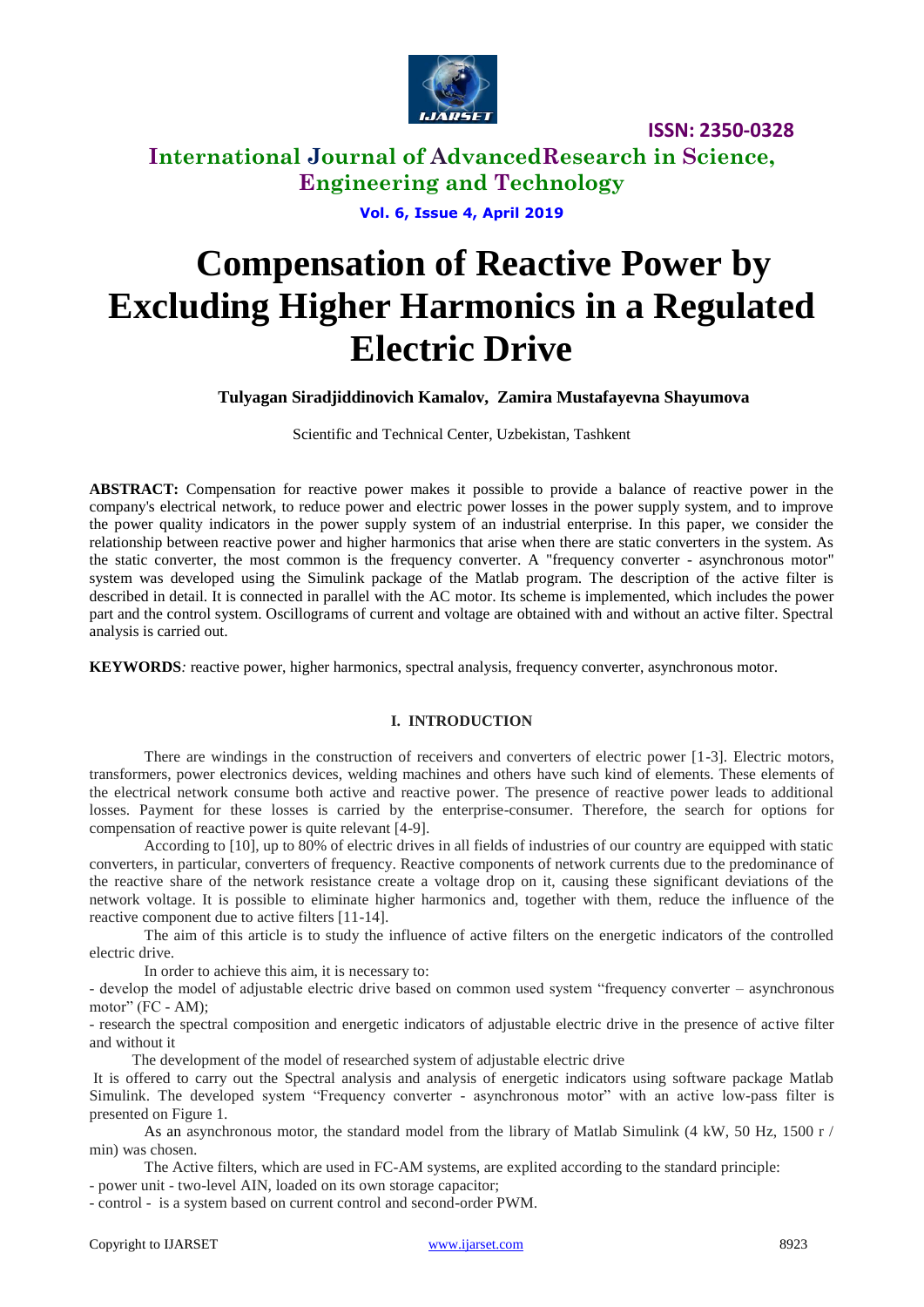

# **International Journal of AdvancedResearch in Science, Engineering and Technology**

## **Vol. 6, Issue 4, April 2019**



Figure 1. Model FC-AM with an active filter

The control system is represented by the bloc of Subsystem on Figure 1. is implemented by comparing the stray/interference signal and the signal of network current, describes by bloc (Figure 2) signal and the network current signal represented by the unit (Figure 2).



Figure 2. Implementation of the system of Active filter Management

The active filter is connected to the load in parallel , which allows to reduce the level of current harmonics formed by the presence of non-linear devices that are included to the part of the load.

The limitation of signal to the required level is realized by using Relay elements. Receiving logical signals, namely control pulses are produced with the help of converting to a logical data type. Receiving a reverse pulse is possible using the logical element "NOT".

The power part of the active filter includes a two-level AIN, which possesses an RC chain on the permanent current side .

#### *Spectral analysis of currents and voltages*

Figure 3 shows diagrams of currents' phases of the FC-AM system without a filter (a) and when the active filter is included in the scheme (b).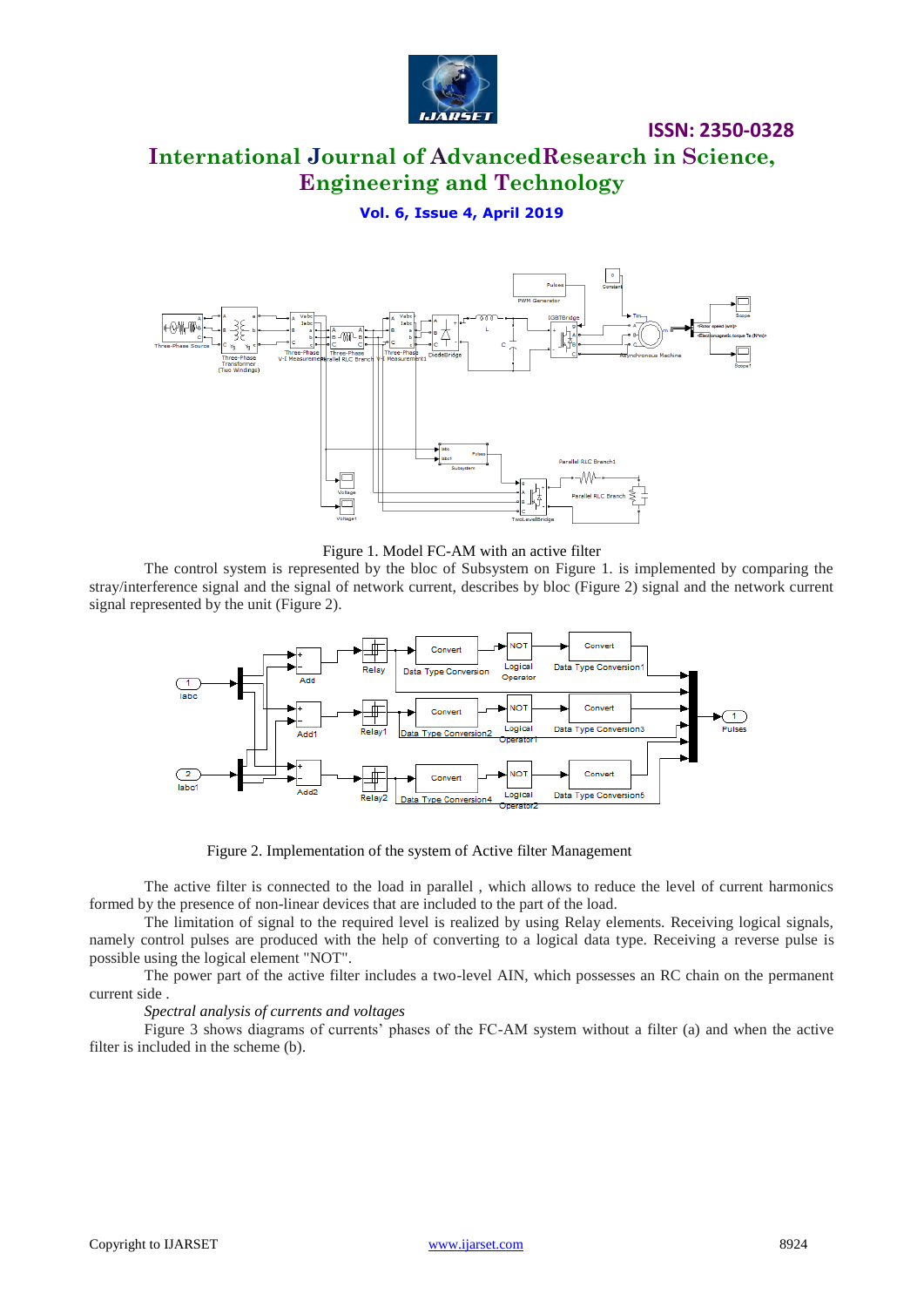

# **International Journal of AdvancedResearch in Science, Engineering and Technology**

а b

**Vol. 6, Issue 4, April 2019**



With the help of scheme for measuring power losses and efficiency in Matlab Simulink, developed in [15], we got a graph of power loss changes in systems with and without a filter (Figure 4)



Figure 4. Graphs of changes in power losses in the systems FC-AM